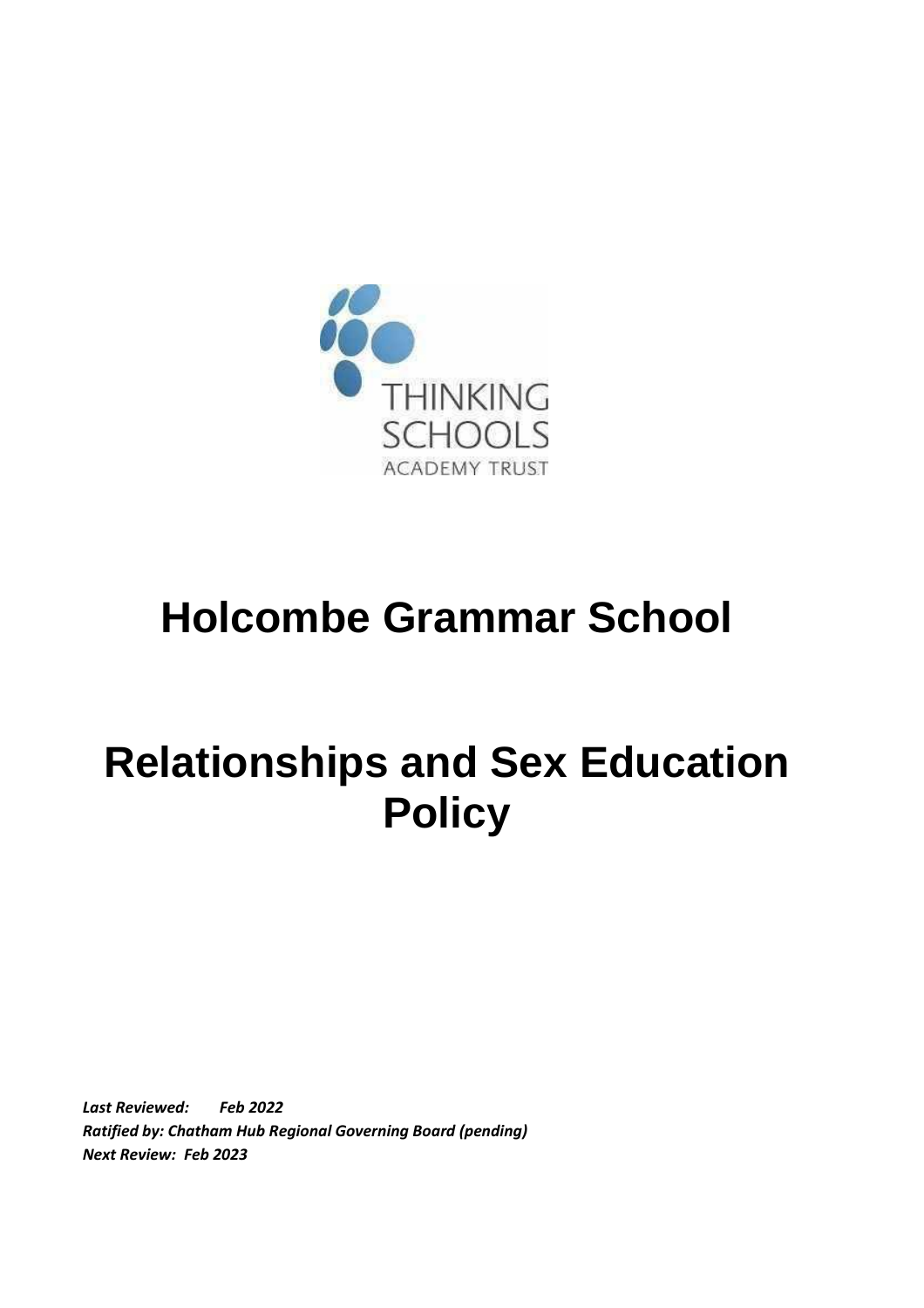### **Contents**

| 1. Aims                                                           | 2  |
|-------------------------------------------------------------------|----|
| 2. Statutory requirements                                         | 2  |
| 3. Policy development                                             | 3  |
| 4. Definition                                                     | 3  |
| 5. Curriculum                                                     | 3  |
| 6. Delivery of RSE                                                | 3  |
| 7. Roles and responsibilities                                     | 4  |
| 8. Parents' right to withdraw                                     | 4  |
| 9. Training                                                       | 5  |
| 10. Monitoring arrangements                                       | 5  |
| Appendix 1: Curriculum map                                        | 6  |
| Appendix 2: By the end of secondary school students should know   | 11 |
| Appendix 3: Parent form: withdrawal from sex education within RSE | 13 |
|                                                                   |    |

### <span id="page-1-0"></span>**1. Aims**

The aims of relationships and sex education (RSE) at our school are to:

- Provide a framework in which sensitive discussions can take place
- Prepare students for puberty, and give them an understanding of sexual development and the importance of health and hygiene
- Help students develop feelings of self-respect, confidence and empathy
- Create a positive culture around issues of sexuality and relationships
- Teach students the correct vocabulary to describe themselves and their bodies

Relationship and sex education relates to our school ethos by helping our students develop into successful, well-rounded, confident young people who are equipped with the necessary life skills to thrive in the modern world. We will build on the foundation of RE and, as students grow up, at the appropriate time extend teaching to include intimate relationships. Alongside being taught intimate relationships, students will also be taught about family relationships, friendships and other kinds of relationships that are an equally important part of becoming a successful and happy adult.

#### <span id="page-1-1"></span>**2. Statutory requirements**

Holcombe Grammar School is a Grammar School admitting boys in Years 7-11 inclusive and girls into a mixed Sixth Form. As a secondary School, we must provide RSE to all students as per section 34 of the Children and Social work act 2017. In teaching RSE, we are required by our funding agreements to have regard to guidance issued by the secretary of state as outlined in section 403 of the [Education Act 1996.](http://www.legislation.gov.uk/ukpga/1996/56/contents)

<span id="page-1-2"></span>At Holcombe Grammar School we teach RSE as set out in this policy.

#### **3. Policy development**

This policy has been developed in consultation with staff, students and parents. The consultation and policy development process involved the following steps: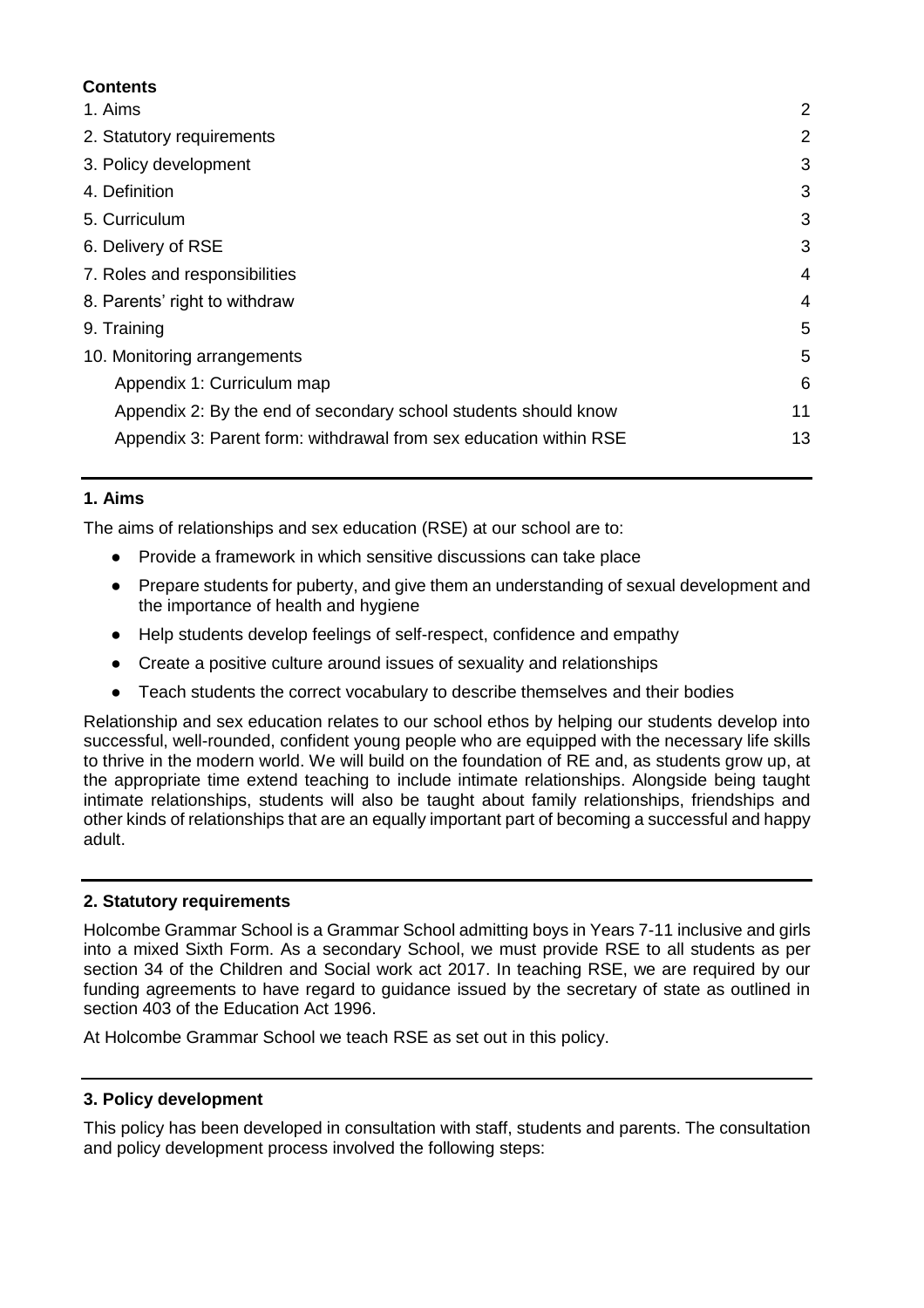- 1. Review a senior member of staff pulled together all relevant information including relevant national and local guidance
- 2. Staff consultation all school staff were given the opportunity to look at the policy and make recommendations
- 3. Parent/stakeholder consultation parents and any interested parties were invited to complete an online survey about the policy
- 4. Student consultation we investigated what exactly students want from their RSE
- 5. Ratification once amendments were made, the policy was shared with governors and ratified

#### <span id="page-2-0"></span>**4. Definition**

RSE is about the emotional, social and cultural development of students, and involves learning about relationships, sexual health, sexuality, healthy lifestyles, diversity and personal identity.

RSE involves a combination of sharing information, and exploring issues and values.

RSE is not about the promotion of sexual activity.

#### <span id="page-2-1"></span>**5. Curriculum**

We have developed the curriculum in consultation with parents, students and staff, taking into account the age, needs and feelings of students. If students ask questions outside the scope of this policy, teachers will respond in an appropriate manner so they are fully informed.

The curriculum is led by the Assistant Principal for personal development, behaviour and welfare. It is taught by staff who have all received training in RSE. At times these lessons are may be supported by SEND and Student Services support staff.

Our curriculum is set out in Appendix 1 and we will adapt it as and when necessary. There may be a need to tailor content and teaching to meeting the specific needs of children at different development stages.

#### <span id="page-2-2"></span>**6. Delivery of RSE**

RSE is taught within the Life Skills Programme. Biological aspects of RSE are taught within the science curriculum, and other aspects are included in religious education (RE). When appropriate the school may ask trained health professionals to deliver stand-alone sex education lessons. The curriculum on health education will similarly complement, and be supported by wider education on healthy lifestyles through Physical Education and Science lessons, sports and other extra-curricular activity and school food.

RSE focuses on giving young people the information they need to help them develop healthy, nurturing relationships of all kinds including:

- Families
- Respectful relationships, including friendships
- Online and media
- Being safe
- Intimate and sexual relationships, including sexual health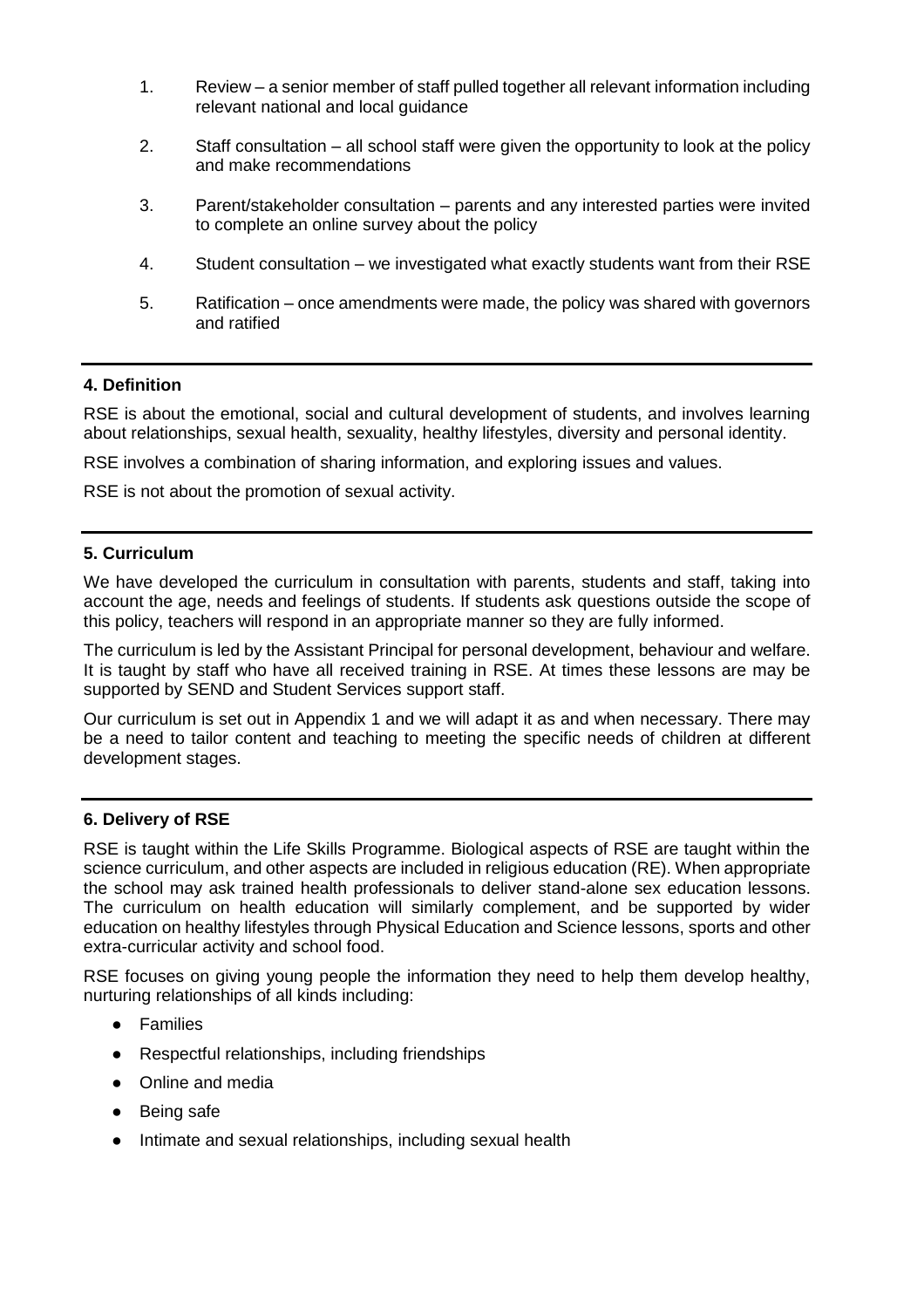● For more information about our RSE curriculum, see Appendices 1 and 2.

These areas of learning are taught within the context of family life taking care to ensure that there is no stigmatisation of children based on their home circumstances (families can include single parent families, LGBT parents, families headed by grandparents, adoptive parents, foster parents/carers amongst other structures) along with reflecting sensitively that some children may have a different structure of support around them (for example: looked after children or young carers).

Pupils in Y7 will receive three lessons a fortnight of Life Skills

Pupils in Years 8 and 9 will receive two lessons a fortnight of Life Skills

Pupils in Y10 will receive one lesson a fortnight of Life Skills

Pupils in Y11 will have no allocated curriculum time, instead will receive the Life Skills curriculum through a bespoke pastoral programme and assemblies.

### <span id="page-3-0"></span>**7. Roles and responsibilities**

### **7.1 The governing board**

The governing board will approve the RSE policy, and hold the Principal to account for its implementation.

## **7.2 The Principal/Assistant Principal**

The Principal/Assistant Princiapal is responsible for ensuring that RSE is taught consistently across the school and for managing requests to withdraw students from (non-statutory / nonscience) components of the RSE (see section 8)

### **7.3 Staff**

Staff are responsible for:

- Delivering RSE in a sensitive way
- Modelling positive attitudes to RSE
- Monitoring Progress
- Responding to the needs of individual students
- Responding appropriately to students whose parents wish them to be withdrawn from the (non-statutory / non-science) aspects of RSE

Staff do not have the right to opt out of teaching RSE. Staff who have concerns about teaching RSE are encouraged to discuss this with the Principal.

The Assistant Principal leads the Life Skills Programme

The Head of Biology and overall Head of Science lead the programme for the Biological aspects of SRE.

The Head of RS leads on other issues of SRE contained in the Religious Studies Curriculum.

## **7.4 Students**

<span id="page-3-1"></span>Students are expected to engage fully in RSE and, when discussing issues related to RSE, treat others with respect and sensitivity.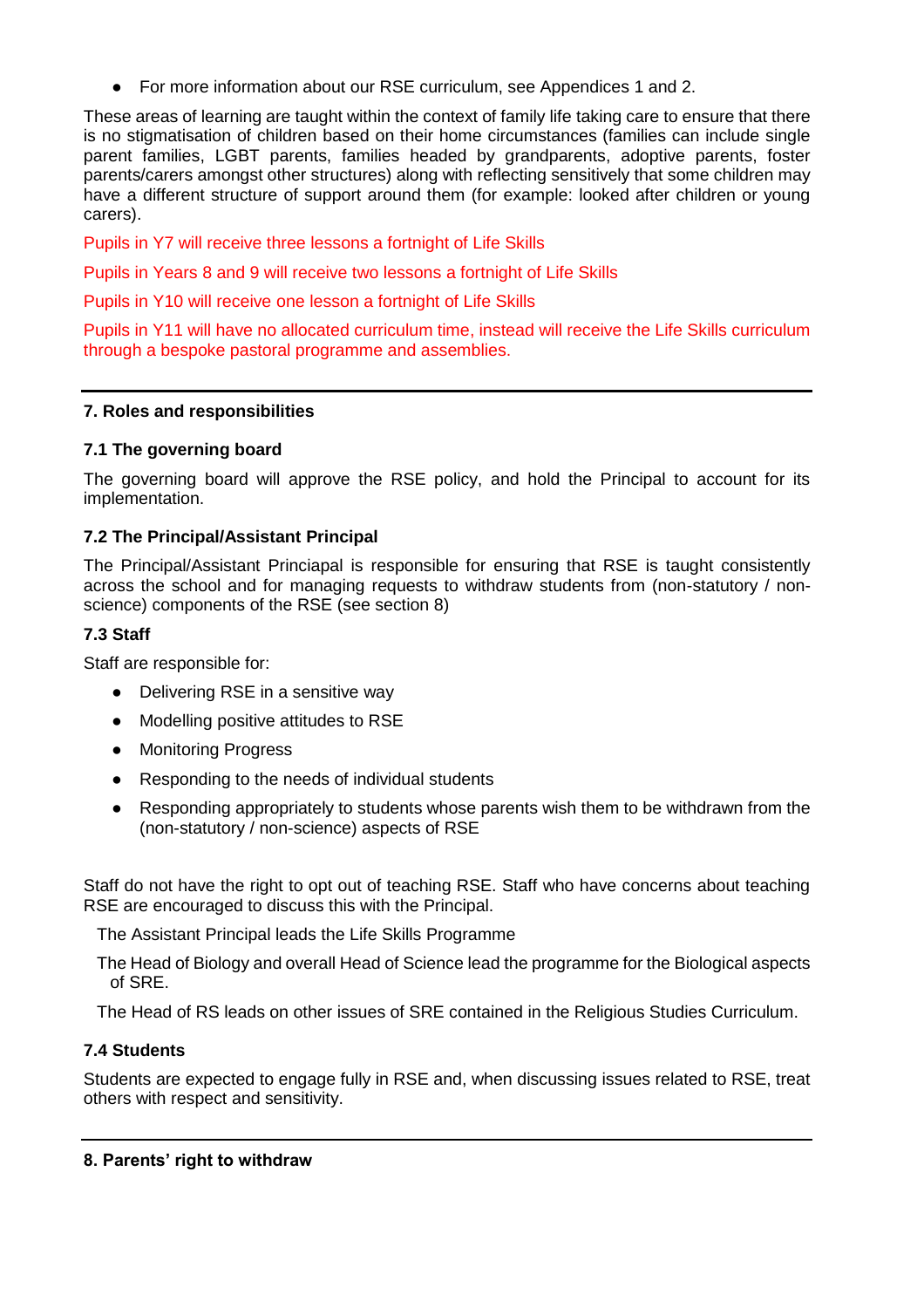Parents have the right to withdraw their children from the [non-statutory/non-science] components of sex education within RSE up to and until 3 terms before the child turns 16. After this point, if the child wishes to receive sex education rather than being withdrawn, the school will arrange this.

Requests for withdrawal should be put in writing using the form found in Appendix 3 of this policy and addressed to the Principal.

A copy of withdrawal requests will be placed in the student's educational record. The Principal will discuss the request with parents and take appropriate action. Following this meeting, if it is still the parents wish to withdraw the student, a request in writing stating which part of the programme the student should be excluded from will be necessary.

Alternative work will be given to students who are withdrawn from sex education.

#### <span id="page-4-0"></span>**9. Training**

Staff are trained on the delivery of RSE as part of their induction and it is included in our continuing professional development calendar.

The Assistant Principal will also invite visitors from outside the school, such as school nurses or sexual health professionals, to provide support and training to staff teaching RSE.

#### <span id="page-4-1"></span>**10. Monitoring arrangements**

The delivery of RSE is monitored by the Assistant Principal through learning walks, lesson observations and monitoring student books and the schools wider QA programme.

Students' development in RSE is monitored by class teachers as part of our internal assessment systems.

This policy will be reviewed by the Principal annually. At every review, the policy will be approved by the regional governing board.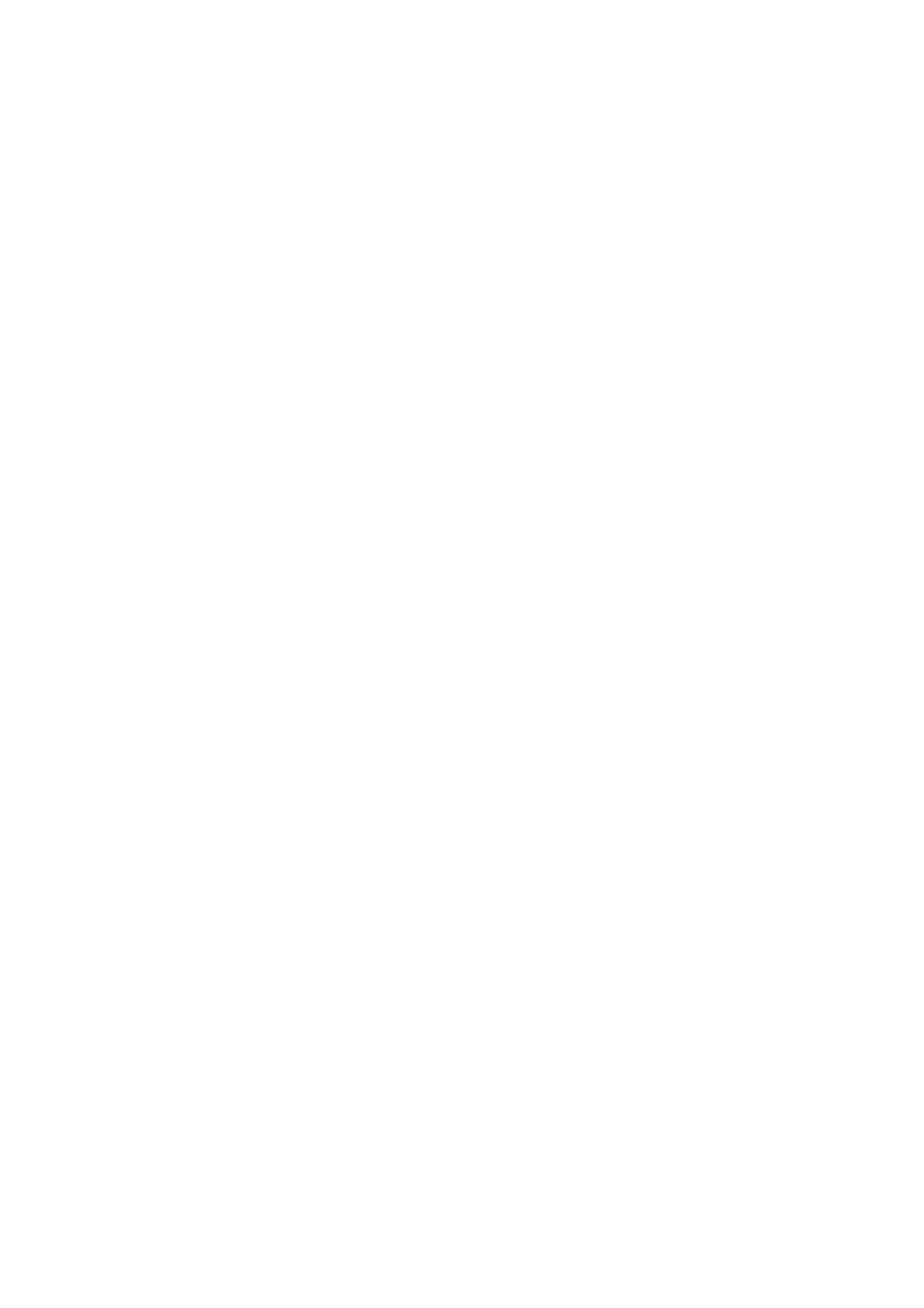## **Appendix 1: Relationships and sex education curriculum map September 2020**

|                              | Term 1                                                                                                                                                                                                                                                    | Term 2                                                                                                                                                                                                                                                                                                                           | Term 3                                                                                                                                                                                                                             | Term 4                                                                                                                                                                                                                                                                                                                                                        | Term 5                                                                                                                                 | Term 6                                                                                                                                                                                                                                                                                    |
|------------------------------|-----------------------------------------------------------------------------------------------------------------------------------------------------------------------------------------------------------------------------------------------------------|----------------------------------------------------------------------------------------------------------------------------------------------------------------------------------------------------------------------------------------------------------------------------------------------------------------------------------|------------------------------------------------------------------------------------------------------------------------------------------------------------------------------------------------------------------------------------|---------------------------------------------------------------------------------------------------------------------------------------------------------------------------------------------------------------------------------------------------------------------------------------------------------------------------------------------------------------|----------------------------------------------------------------------------------------------------------------------------------------|-------------------------------------------------------------------------------------------------------------------------------------------------------------------------------------------------------------------------------------------------------------------------------------------|
| Year 7                       | <b>Health &amp; wellbeing:</b><br><b>Post Covid-rebuilding</b><br>relations<br>Personal identity &<br>values<br>Transition to secondary-<br>emotions/feelings/coping<br>mechanisms/making<br>friends/resilience<br>Holcombe Thinking &<br>revision skills | <b>Living in the wider world:</b><br><b>Careers:</b><br><b>Raising aspirations</b><br>Problem solving,<br>communication, leadership<br>skills & teamwork<br>Career choices, value of<br>education, skills and<br>attributes needed for<br>different career paths<br><b>Challenging Stereotypes</b><br><b>Equal opportunities</b> | <b>Relationships:</b><br>Diversity:<br>How to identify &<br>challenge prejudice,<br>stereotypes and<br>discrimination.<br><b>Bullying including cyber</b><br><b>Consequences of</b><br>sexting<br><b>Friendships</b><br><b>FBV</b> | <b>Health &amp; wellbeing:</b><br>Healthy routines & influences<br>on personal health:<br>diet, dental health, physical<br>activity, sleep, influences on<br>the body from sugar, caffeine,<br>drugs & alcohol<br>Puberty-managing change<br>physical and emotional.<br>Personal hygiene<br>Media & gender<br>Cancer awareness-checking<br>bodies for changes | <b>Citizenship:</b><br>Democracy Vs<br>Dictatorship<br><b>Right to Vote</b><br>How are laws made?<br>Communities<br>Laws V Punishments | <b>Relationships:</b><br><b>SRE</b><br>Self-worth, romance<br>and friendships<br><b>Positive</b><br>relationships<br><b>Unhealthy</b><br><b>relationships</b><br>Sexual consent/law<br>Peer pressure<br><b>Pregnancy &amp;</b><br>parenting<br><b>Personal safety-</b><br>basic first aid |
| Cross<br>Curricular<br>links | PE-Physical activities -<br>rugby, hockey, etc<br>English: Character<br>creation/empathising/ster<br>eotypes in Term 1                                                                                                                                    | RS LINK: Challenging<br>stereotypes and equal<br>opportunities.<br>Geog: Coasts - careers<br>and understanding the                                                                                                                                                                                                               | PE-Interdependence of<br>working in teams and<br>problem solving in<br>groups                                                                                                                                                      | Science - Year 8 term 2 -<br>Cells - Breathing and<br>Digestion<br>Science - Year 7 Term 6 -<br>Human reproduction                                                                                                                                                                                                                                            | <b>RS LINK:</b><br>Relationship of<br>religion and state;<br>community; crime<br>and punishment.                                       | Science - Human<br>reproduction<br>PE-Interdependence<br>of working in teams                                                                                                                                                                                                              |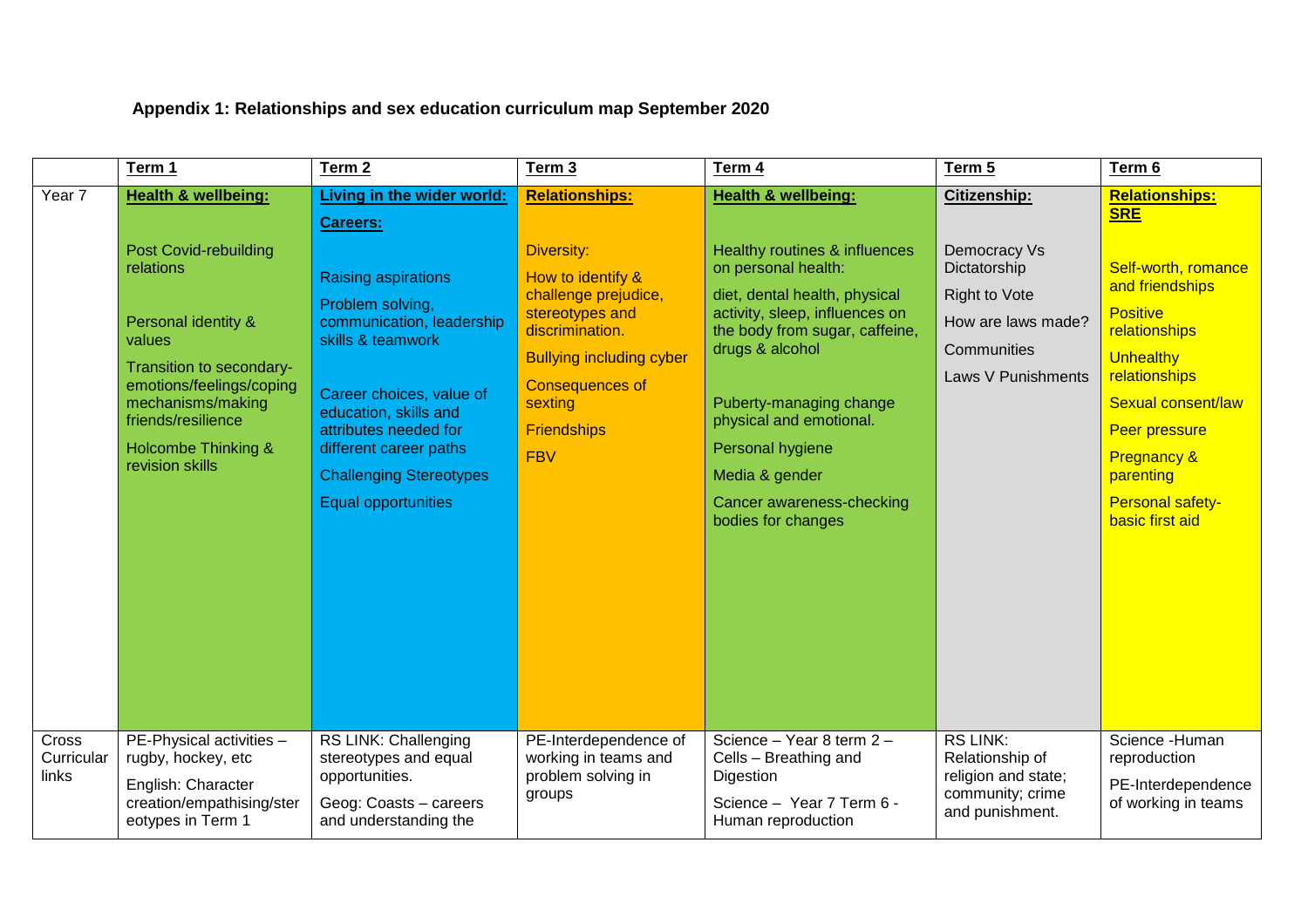|                   | specifically but we focus<br>on empathy in every<br>term. The whole year is<br>focused on Literary<br>Heritage and this will<br>lead into personal identity<br>and values.<br>French/Spanish-Personal<br>information, greetings,<br>how are you?                                      | relationship between<br>people and the<br>environment.<br>English: stereotypes and<br>archetypes in Gothic<br>writing Term 2 and Term 1<br>Writer's Toolkit and Term 3<br>Poetry Through the Ages.<br>French/Spanish-World of<br>work, importance of<br>languages on helping to<br>find a job. Studying and<br>working abroad.<br>Different customs and<br>festivals-tolerance. | RS LINK: Prejudice,<br>stereotypes and<br>discrimination.<br>Geog: ChinaAsia -<br>cultural differences and<br>importance or empathy.<br>English: Poetry through<br>the ages in this term<br>looks at stereotypes.<br>Also relevant for writing<br>to argue/persuade in<br>GCSE. | PE-Physical activities - rugby,<br>hockey, etc<br>Geog: UK - our place and link<br>to the country we live in.<br>History - some links to Black<br>Death and impact<br>English term 4: Midsummer<br>Night's dream we look at<br>gender differences/male and<br>female roles in Elizabethan<br>England.<br>French/Spanish-Healthy<br>eating- food and drink.<br>Sport and sport habits, free<br>time activities. | History links to<br>Magna Carta,<br>monarchy etc<br>English: In term 6 we<br>study 'Animal Farm'.<br>This focuses on<br>communities, laws,<br>punishments and<br>democracy vs<br>dictatorship.                                                                                                                         | and problem solving<br>in groups<br>RS LINK: Self worth<br>and value.<br>Geog: PBL: Russia -<br>Understanding<br>cultural differences.<br>English:<br>Biographies and<br>autobiographies.<br>We look at personal<br>writing and reflecting<br>on own experiences.<br>Also relationships<br>individuals have with<br>others in writing. |
|-------------------|---------------------------------------------------------------------------------------------------------------------------------------------------------------------------------------------------------------------------------------------------------------------------------------|---------------------------------------------------------------------------------------------------------------------------------------------------------------------------------------------------------------------------------------------------------------------------------------------------------------------------------------------------------------------------------|---------------------------------------------------------------------------------------------------------------------------------------------------------------------------------------------------------------------------------------------------------------------------------|----------------------------------------------------------------------------------------------------------------------------------------------------------------------------------------------------------------------------------------------------------------------------------------------------------------------------------------------------------------------------------------------------------------|------------------------------------------------------------------------------------------------------------------------------------------------------------------------------------------------------------------------------------------------------------------------------------------------------------------------|----------------------------------------------------------------------------------------------------------------------------------------------------------------------------------------------------------------------------------------------------------------------------------------------------------------------------------------|
| Year <sub>8</sub> | <b>Health &amp; wellbeing:</b>                                                                                                                                                                                                                                                        | Living in the wider world:                                                                                                                                                                                                                                                                                                                                                      | <b>Relationships:</b>                                                                                                                                                                                                                                                           | <b>Health &amp; wellbeing:</b>                                                                                                                                                                                                                                                                                                                                                                                 | Citizenship:                                                                                                                                                                                                                                                                                                           | <b>Relationships:</b><br><b>SRE</b>                                                                                                                                                                                                                                                                                                    |
|                   | <b>Post Covid-rebuilding</b><br>relations<br>Positive attitudes towards<br>mental health<br>Challenging myths and<br>stigma<br>daily wellbeing<br>managing<br>emotions/beliefs<br>developing resilience<br>unhealthy coping<br>strategies (e.g. self harm<br>and eating<br>disorders) | <b>Careers:</b><br>Unifrog/ careers &<br>apprenticeship fairs lesson<br>Job skills, qualifications,<br>influences<br>Ks4 options                                                                                                                                                                                                                                                | <b>Human Rights</b><br>Discrimination in all its<br>forms, including: racism,<br>religious, disability,<br>sexism, gender<br>homophobia, biphobia<br>and transphobia<br><b>Promoting tolerance</b>                                                                              | Drugs and alcohol<br><b>Medicinal Vs recreational</b><br>drugs<br>Relationship between habit<br>and dependence<br>Safe use over the counter and<br>prescription medications<br>The risks of alcohol, tobacco,<br>nicotine and<br>e-cigarettes<br>How to manage influences in<br>relation to substance use                                                                                                      | <b>Fundamental British</b><br>Values<br>What does it mean to<br>be British?<br><b>Cultures/Nationalism</b><br>-Britain and the wider<br>world<br><b>British politics-HOL</b><br>Vs HOC<br><b>Civil Vs Criminal Law</b><br><b>British Political</b><br>parties<br><b>Political Manifesto's</b><br>and the right to vote | <b>Recap Puberty-</b><br>affects to the body<br>boys & girls<br><b>Relationships:</b><br><b>Types of</b><br>relationships<br>Intimate relations<br><b>Abusive relations</b><br><b>Domestic Abuse</b><br><b>FGM &amp; forced</b><br>marriages                                                                                           |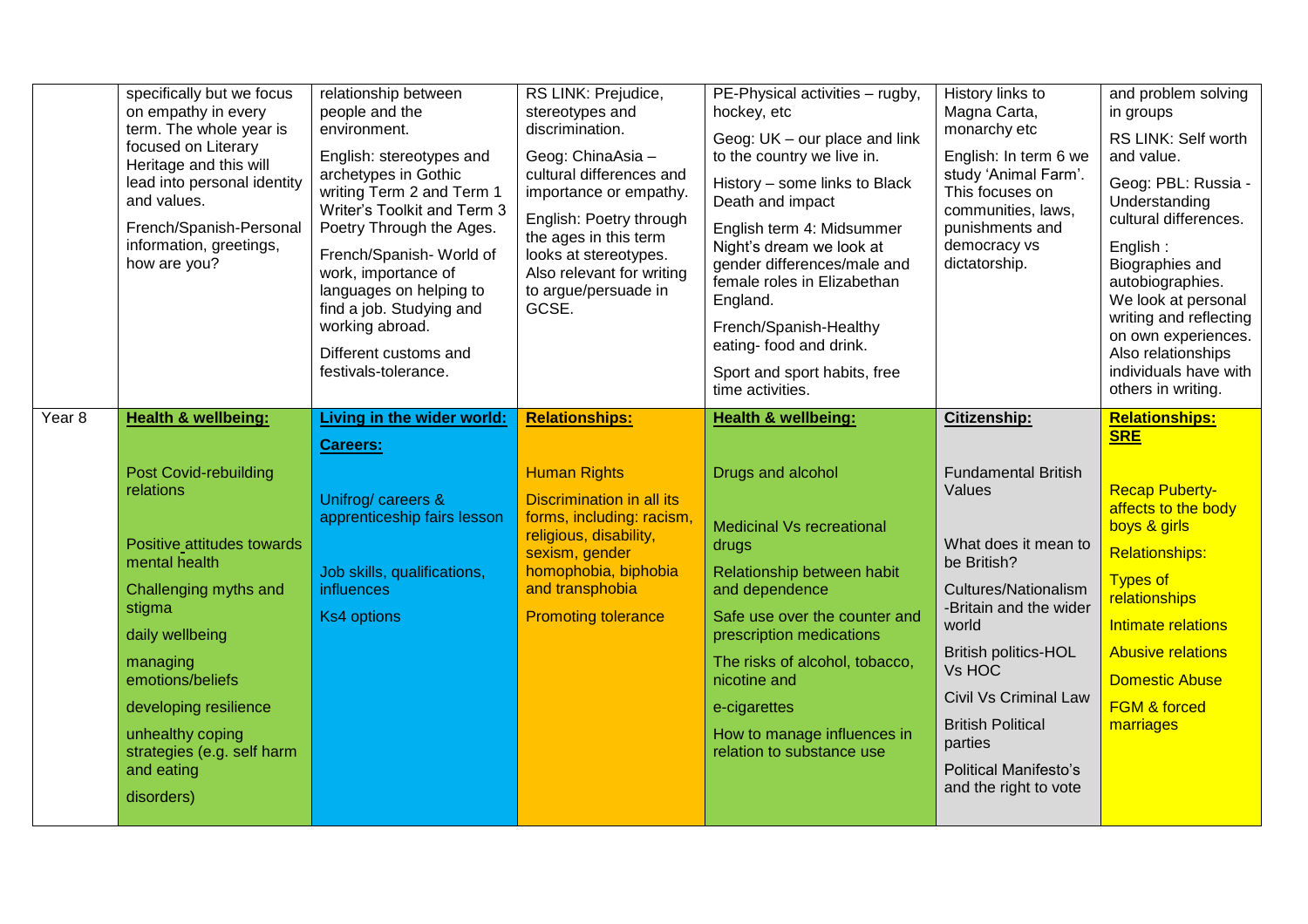|                                     | healthy coping strategies                                                                                                                                                                                                                                                                                                                                                                                        |                                                                                                                                                                                                                                                                                                                           |                                                                                                                                                                                                                                                                                                                                                                                                                                                                                                                                        |                                                                                                                                                                                                                                                                                                                                                                                                               |                                                                                                                                                                                                                                                                                                                                                                                                                                  |                                                                                                                                                                                                                                                                                                                                                                                                     |
|-------------------------------------|------------------------------------------------------------------------------------------------------------------------------------------------------------------------------------------------------------------------------------------------------------------------------------------------------------------------------------------------------------------------------------------------------------------|---------------------------------------------------------------------------------------------------------------------------------------------------------------------------------------------------------------------------------------------------------------------------------------------------------------------------|----------------------------------------------------------------------------------------------------------------------------------------------------------------------------------------------------------------------------------------------------------------------------------------------------------------------------------------------------------------------------------------------------------------------------------------------------------------------------------------------------------------------------------------|---------------------------------------------------------------------------------------------------------------------------------------------------------------------------------------------------------------------------------------------------------------------------------------------------------------------------------------------------------------------------------------------------------------|----------------------------------------------------------------------------------------------------------------------------------------------------------------------------------------------------------------------------------------------------------------------------------------------------------------------------------------------------------------------------------------------------------------------------------|-----------------------------------------------------------------------------------------------------------------------------------------------------------------------------------------------------------------------------------------------------------------------------------------------------------------------------------------------------------------------------------------------------|
|                                     | Body image                                                                                                                                                                                                                                                                                                                                                                                                       |                                                                                                                                                                                                                                                                                                                           |                                                                                                                                                                                                                                                                                                                                                                                                                                                                                                                                        |                                                                                                                                                                                                                                                                                                                                                                                                               |                                                                                                                                                                                                                                                                                                                                                                                                                                  |                                                                                                                                                                                                                                                                                                                                                                                                     |
| <b>Cross</b><br>Curricular<br>links | Science - Year 8 term 2<br>- Cells - Breathing and<br>Digestion<br>PE-Physical activities -<br>rugby, hockey, etc<br>Geog: GIS & Population<br>- impact of actions on<br>population. Can also link<br>to fitness etc.<br>English: Writing to<br>argue/persuade in<br>GCSE. Also, in Term 1,<br>Year 8 study<br>Dystopia/Utopia which<br>focuses on how writers<br>create characters who<br>struggle emotionally. | RS =prejudice, stereotypes<br>& racism.<br>Geog: Rivers - careers and<br>understanding the<br>relationship between<br>people and the<br>environment.<br>History - links to Ind.<br>Revolution<br>French/Spanish-World of<br>work, importance of<br>languages on helping to<br>find a job. Studying and<br>working abroad. | PE-Interdependence of<br>working in teams and<br>problem solving in<br>groups<br>RS LINK: Human rights,<br>discrimination, and<br>tolerance.<br>Geog: Africa - cultural<br>differences and<br>importance or empathy.<br>History - possible this<br>will link to new<br>curriculum topics on<br>Migration, development<br>of Britain etc (Slave<br>Trade, Holocaust as<br>examples)<br>English: We will have<br>studied Dystopia in term<br>1 and therefore has a<br>great deal of<br>connections to human<br>rights and discrimination | RS Link: Religious views on<br>drugs/alcohol.<br>Geog: Urbanisation - our<br>place and link to the wider<br>local area and impact.<br>Science - Year 8 term 2 -<br>Cells - Breathing and<br>Digestion<br>PE: Physical activities - rugby,<br>hockey, etc<br>English - Detective Fiction.<br>Sherlock Holmes is one of the<br>characters we study who uses<br>cocaine because he desires<br>mental stimulation | <b>RS LINK: British</b><br>values: religious and<br>secular values in<br>Britain.<br>History - new KS3<br>curriculum to be<br>developed but will<br>have links to<br>historical context<br>here (Migration,<br>Making of Britain etc)<br>English: Previous<br>term we study<br>detective fiction,<br>looking at<br>representation of the<br>British and other<br>cultures. Also look at<br>how crime/criminals<br>are presented. | Science - Year 7<br>Term 6 - Human<br>reproduction<br>PE-Interdependence<br>of working in teams<br>and problem solving<br>in groups<br>RS LINK: Forced<br>marriage<br>Geog: PBL: Middle<br>East -<br>Understanding<br>cultural differences.<br>English: Relevant<br>for all literature<br>study as we explore<br>relationships in<br>every text.<br>French/Spanish-<br>Relationships and<br>family. |
| Year 9                              | <b>Health &amp; wellbeing:</b>                                                                                                                                                                                                                                                                                                                                                                                   | Living in the wider world:                                                                                                                                                                                                                                                                                                | <b>Relationships: SRE</b>                                                                                                                                                                                                                                                                                                                                                                                                                                                                                                              | <b>Health &amp; wellbeing:</b>                                                                                                                                                                                                                                                                                                                                                                                | <b>Citizenship:</b>                                                                                                                                                                                                                                                                                                                                                                                                              | <b>Relationships:</b>                                                                                                                                                                                                                                                                                                                                                                               |
|                                     | <b>Post Covid-rebuilding</b><br>relations<br>Moral thinking & decision<br>making                                                                                                                                                                                                                                                                                                                                 | <b>Careers</b><br><b>GCSE</b> options preparation<br>Career options/goal                                                                                                                                                                                                                                                  | <b>Consent, Conception &amp;</b><br><b>Contraception:</b><br><b>Sexual orientations,</b><br>intimacy                                                                                                                                                                                                                                                                                                                                                                                                                                   | Peer influence, substance use<br>and gangs<br>Healthy and unhealthy<br>friendships,                                                                                                                                                                                                                                                                                                                           | Preventing<br>Extremism &<br>Radicalisation<br><b>Criminal justice</b><br>system                                                                                                                                                                                                                                                                                                                                                 | <b>Families and</b><br>parenting, healthy<br>relationships,<br>conflict resolution,<br>and                                                                                                                                                                                                                                                                                                          |
|                                     | Morals, values,<br>communities                                                                                                                                                                                                                                                                                                                                                                                   | setting/Unifrog careers &<br>apprenticeship fairs<br>lessons                                                                                                                                                                                                                                                              | The law & age of<br>consent                                                                                                                                                                                                                                                                                                                                                                                                                                                                                                            | assertiveness, substance<br>misuse, and                                                                                                                                                                                                                                                                                                                                                                       | Censorship<br>Democracy                                                                                                                                                                                                                                                                                                                                                                                                          | relationship changes<br>Different types of<br>families and                                                                                                                                                                                                                                                                                                                                          |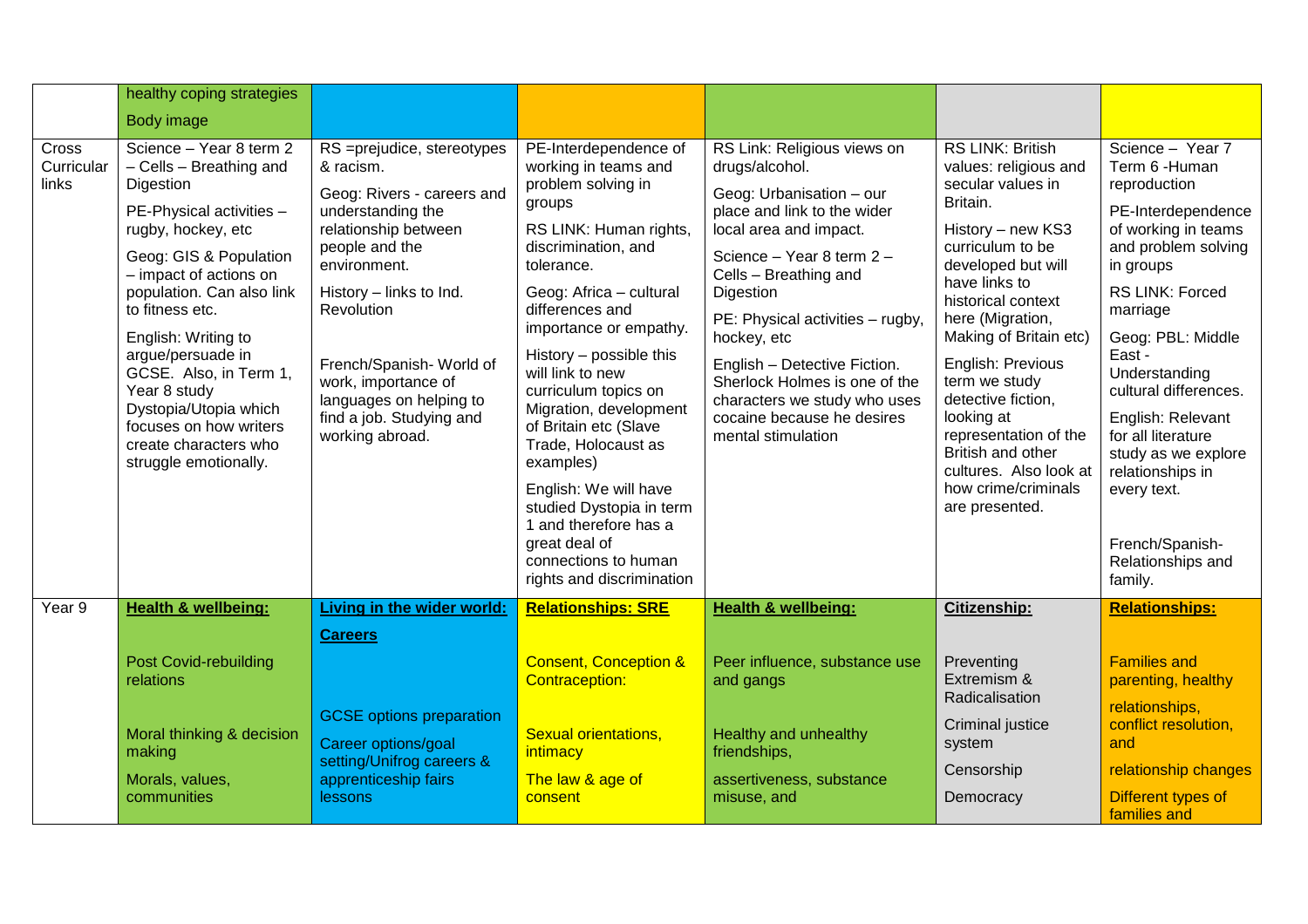|                              | Critical thinking and<br>reflective reflection                                                                                                                                                                                                                                                                                                                                                                                              | Influence of media on<br>careers                                                                                                                                                                                                                                                                                                             | <b>Pregnancy &amp; options</b><br><b>Types of contraceptives</b><br>STI's<br><b>Attitudes to pornography</b><br>Peer pressure/sex and<br>the media                                                                                                                                     | gang exploitation<br>Run, hide & tell                                                                                                                                                                                                                                                                                                                                                                                                                                                     |                                                                                                                                                                                                                                                                                                                                                                                       | parenting, including<br>single<br>parents, same sex<br>parents, blended<br>families, adoption<br>and<br>fostering<br>How to manage<br>relationship and<br>family changes,<br>including<br>relationship<br>breakdown,<br>separation and<br>divorce                                                                              |
|------------------------------|---------------------------------------------------------------------------------------------------------------------------------------------------------------------------------------------------------------------------------------------------------------------------------------------------------------------------------------------------------------------------------------------------------------------------------------------|----------------------------------------------------------------------------------------------------------------------------------------------------------------------------------------------------------------------------------------------------------------------------------------------------------------------------------------------|----------------------------------------------------------------------------------------------------------------------------------------------------------------------------------------------------------------------------------------------------------------------------------------|-------------------------------------------------------------------------------------------------------------------------------------------------------------------------------------------------------------------------------------------------------------------------------------------------------------------------------------------------------------------------------------------------------------------------------------------------------------------------------------------|---------------------------------------------------------------------------------------------------------------------------------------------------------------------------------------------------------------------------------------------------------------------------------------------------------------------------------------------------------------------------------------|--------------------------------------------------------------------------------------------------------------------------------------------------------------------------------------------------------------------------------------------------------------------------------------------------------------------------------|
| Cross<br>Curricular<br>links | PE-Physical activities -<br>rugby, hockey, etc<br>RS LINK: Moral decision<br>making, values etc.<br>Geog: Energy and<br>Resources - impact of<br>energy use post<br>pandemic<br>English: End of year 8<br>they studied morality and<br>treatment of animals,<br>Expressing views etc. In<br>this term they also study<br>famous and not so<br>famous speeches where<br>they are required to<br>analyse moral viewpoints<br>and also deliver | Geog: Development -<br>Careers relevant to topic.<br>English: Term 2 Unit is<br>about celebrating different<br>cultures therefore<br>introduces them to the<br>wider world.<br>GCSE Sociology -<br>Socialisation<br>French/Spanish-World of<br>work, importance of<br>languages on helping to<br>find a job. Studying and<br>working abroad. | RS LINK: Religious<br>views on contraception,<br>sex before marriage,<br>sexual orientation.<br>Science - Year 7 Term<br>6-Human reproduction<br>PE: Interdependence of<br>working in teams and<br>problem solving in<br>groups<br>English Term 4: DNA<br>focuses on peer<br>pressure. | History: Links to GCSE<br>Medicine Through Time<br>Science - Year 8 term 2 -<br>Cells - Breathing and<br>Digestion<br>PE: Physical activities - rugby,<br>hockey, etc<br>Biology: reaction times and<br>influence of drugs and alcohol,<br>cause of cancer and risk of<br>smoking<br>English Term 4 - They are<br>studying DNA, a play which<br>explores the moral dilemmas<br>associated with gangs. It<br>explores healthy and<br>unhealthy relationships and<br>gang exploitation too. | <b>RS LINK: Religious</b><br>views on terrorism,<br>extremism, justice<br>and injustice.<br>History - Theme<br>based learning at<br>start of Y9 TBC but<br>likely to have strong<br>links here - Making<br>of Britain, Migration,<br>Democracy etc<br>Term 5: We study<br>'Women in<br>Literature'. Lots of<br>focus on how women<br>have been censored<br>etc throughout<br>history. | PE-Interdependence<br>of working in teams<br>and problem solving<br>in groups<br><b>RS LINK: Religious</b><br>views on family<br>roles, raising<br>children, same-sex<br>relationship and<br>marriage, divorce<br>and remarriage.<br>English: Most of our<br>units focus on<br>relationships and<br>changing<br>relationships. |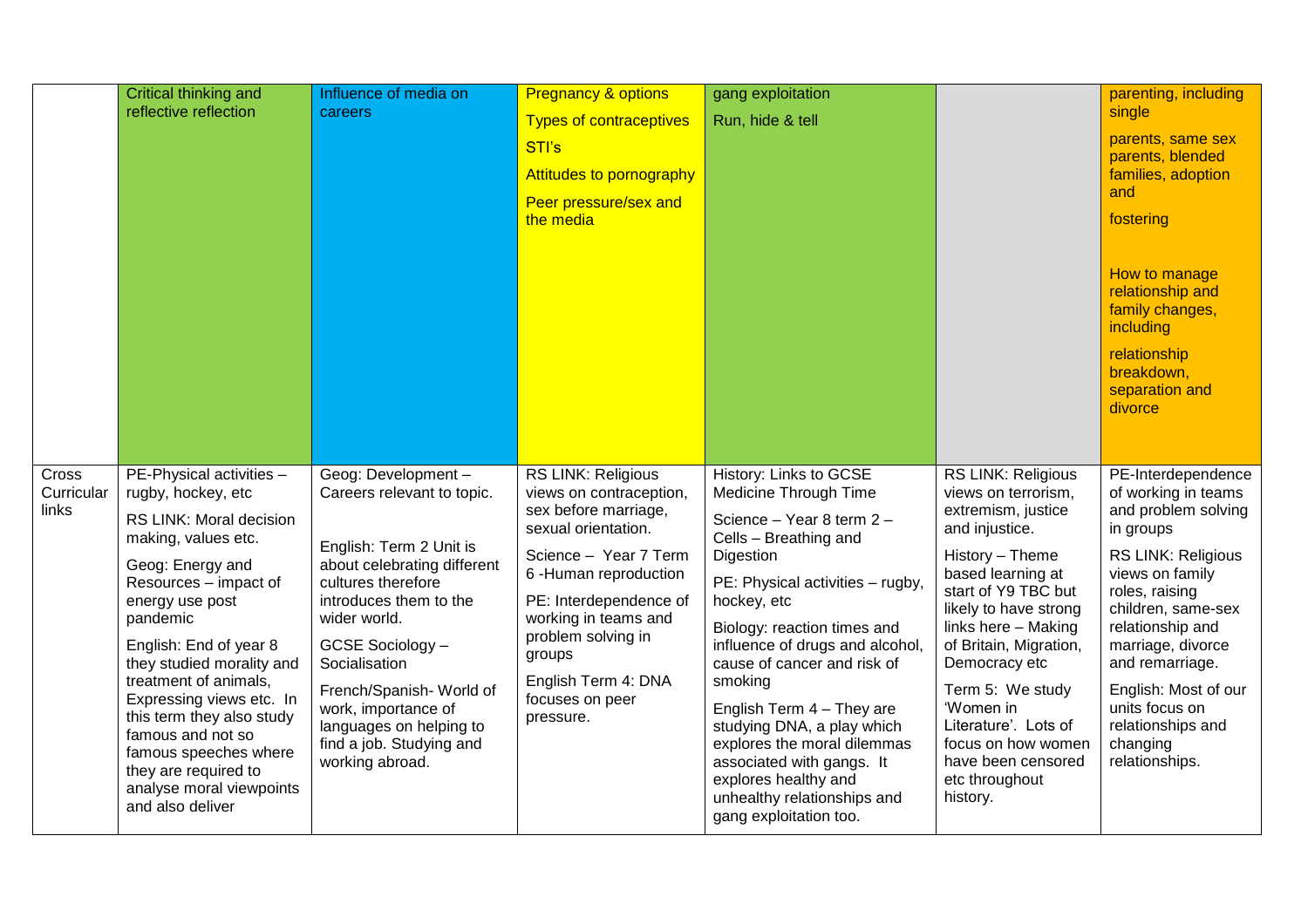|         | speeches that reflect<br>their values/views.<br>Unit in Term 3 on War<br>which also explores<br>morality.<br>GCSE Psychology -<br><b>Psychological Problems</b><br>topic on Mental Health &<br><b>Moral Development</b><br>French/Spanish-different<br>festivals and their values                                                        |                                                                                                                                                                                            |                                                                                                                                                                                                | <b>GCSE Psychology - Mental</b><br>Health<br>French/Spanish: Family and<br>friendships.<br>Drugs, alcohol and<br>consequences (Year 11).<br>-New technologies.<br>Advantages and<br>disadvantages of social<br>networks, apps, video games)                                                                               | A level Sociology -<br>Criminology<br><b>GCSE Sociology of</b><br><b>Crime and Deviance</b><br>GSCE Psychology -<br>Criminal Psychology,<br>GCSE Sociology-<br>Socialisation, Human<br>Rights, Culture and<br>Identity                                 | GCSE Psychology -<br>Social Psychology<br>and Social Influence<br>French/Spanish-<br>Relationships and<br>family                                                                                              |
|---------|------------------------------------------------------------------------------------------------------------------------------------------------------------------------------------------------------------------------------------------------------------------------------------------------------------------------------------------|--------------------------------------------------------------------------------------------------------------------------------------------------------------------------------------------|------------------------------------------------------------------------------------------------------------------------------------------------------------------------------------------------|---------------------------------------------------------------------------------------------------------------------------------------------------------------------------------------------------------------------------------------------------------------------------------------------------------------------------|--------------------------------------------------------------------------------------------------------------------------------------------------------------------------------------------------------------------------------------------------------|---------------------------------------------------------------------------------------------------------------------------------------------------------------------------------------------------------------|
| Year 10 | <b>Health &amp; wellbeing:</b><br><b>Post Covid-rebuilding</b><br>relations<br>Mental health stigma<br>strategies to promote<br>mental health and<br>emotional wellbeing<br>Recognising the signs of<br>emotional or mental ill-<br>health<br>how to access support<br>and treatment<br>Stress (exam)<br>management/coping<br>mechanisms | <b>Living in the wider world:</b><br><b>Careers:</b><br>Post 16 options-collage,<br>university, apprenticeships<br>Writing a CV<br><b>Budgeting/Interest rates-</b><br>Mortgages & Savings | Living in the wider<br>world:<br>Careers:<br>Y10 work experience-<br>preparation and<br>evaluation<br>Unifrog careers &<br>apprenticeship fairs<br>lessons<br>Influence of media on<br>careers | <b>Relationships: SRE</b><br><b>Relationships and sex</b><br>expectations,<br>myths, pleasure and<br>challenges, including<br>the impact of the media and<br>pornography.<br>Risk in forming relations online<br>The law, consent-including<br>manipulation, coercion<br>Sexuality & gender-LGBT,<br>abstaining, celibacy | <b>Relationships: SRE</b><br><b>Sexuality &amp; gender-</b><br>LGBT, abstaining,<br>celibacy<br><b>Contraception, STI's</b><br>Parenting<br>responsibilities<br><b>Unplanned</b><br>pregnancies-<br>adoption, abortion<br>Where can I seek<br>support? | <b>Health &amp;</b><br>wellbeing:<br>The influence and<br>impact of substance<br>on individuals,<br>decision making,<br>safety.<br>Gangs and crime<br>Role of the media<br>Positive & negative<br>role models |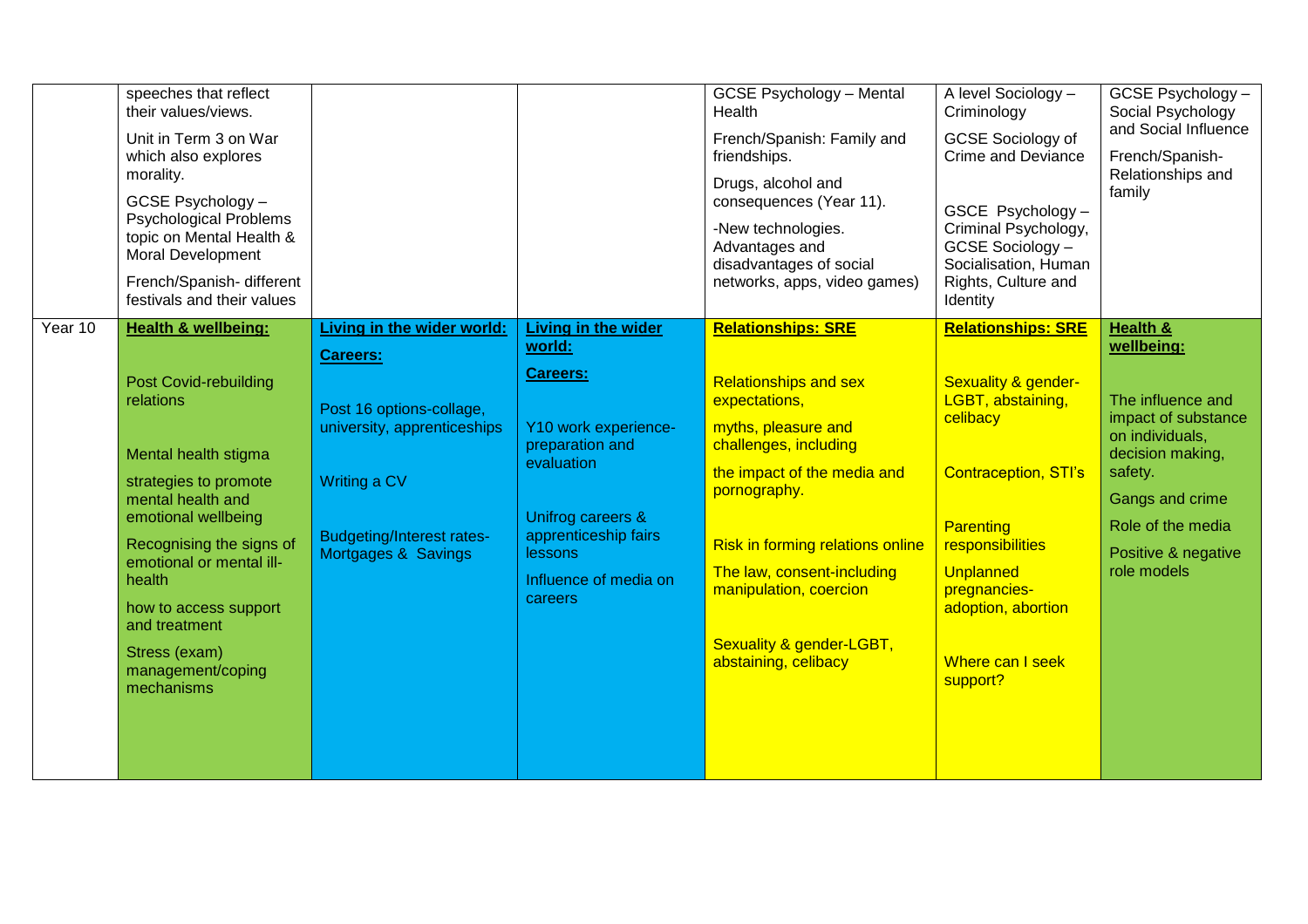| Cross<br>Curricular<br>links | History - links to GCSE<br>Medicine Through Time<br>unit<br>GCSE PE: Physical,<br>social & mental health<br>English: Paper 2<br>Writing to<br>argue/persuade<br>GCSE Psychology -<br><b>Psychological Problems</b><br>topic on Mental Health<br>and Mental Disorders | Geog: Careers relevant to<br>topic as well as wider<br>studies on course.<br>English: Paper 2 Writing to<br>inform<br><b>GCSE Sociology:</b><br>Socialisation<br>French/Spanish-Writing a<br>CV, applying for jobs and<br>writing a covering letter. | Geog: Careers relevant<br>to topic as well as wider<br>studies on course.<br>English: Paper 2 Writing<br>to inform<br>GCSE Psychology -<br>Social Psychology,<br>Social Influence<br>French/Spanish-Writing<br>a CV, applying for jobs<br>and writing a covering<br>letter. | RS LINK: Religious views on<br>celibacy and abstinence,<br>sexuality and gender, sex<br>before marriage.<br>English: Paper 2 Writing to<br>argue/persuade<br><b>GCSE Psychology - Social</b><br>Psychology, Social Influence<br>French/Spanish-Relationships<br>and family. | <b>RS LINK: Religious</b><br>views on celibacy<br>and abstinence,<br>sexuality and gender,<br>sex before marriage,<br>contraception,<br>abortion.<br>Biology: different<br>types of<br>contraception<br>English: Paper 2<br>Writing to<br>argue/persuade<br>GCSE Sociology of<br><b>Crime and Deviance</b> | RS LINK: Role<br>models and<br>inspirational people,<br>religion in the<br>modern world<br>(media etc)<br><b>GCSE PE:</b><br>Performance<br>enhancing drugs<br>English: Paper 2<br>Writing to<br>argue/persuade<br><b>GCSE</b><br>French/Spanish-<br>Drugs, alcohol and<br>consequences (Year<br>$(11)$ .<br>French/Spanish-<br>Issues in school-<br>exam stress/<br>bullying, media and<br>social media, role |
|------------------------------|----------------------------------------------------------------------------------------------------------------------------------------------------------------------------------------------------------------------------------------------------------------------|------------------------------------------------------------------------------------------------------------------------------------------------------------------------------------------------------------------------------------------------------|-----------------------------------------------------------------------------------------------------------------------------------------------------------------------------------------------------------------------------------------------------------------------------|-----------------------------------------------------------------------------------------------------------------------------------------------------------------------------------------------------------------------------------------------------------------------------|------------------------------------------------------------------------------------------------------------------------------------------------------------------------------------------------------------------------------------------------------------------------------------------------------------|----------------------------------------------------------------------------------------------------------------------------------------------------------------------------------------------------------------------------------------------------------------------------------------------------------------------------------------------------------------------------------------------------------------|
|                              |                                                                                                                                                                                                                                                                      |                                                                                                                                                                                                                                                      |                                                                                                                                                                                                                                                                             |                                                                                                                                                                                                                                                                             |                                                                                                                                                                                                                                                                                                            | models (Y9/Y10)                                                                                                                                                                                                                                                                                                                                                                                                |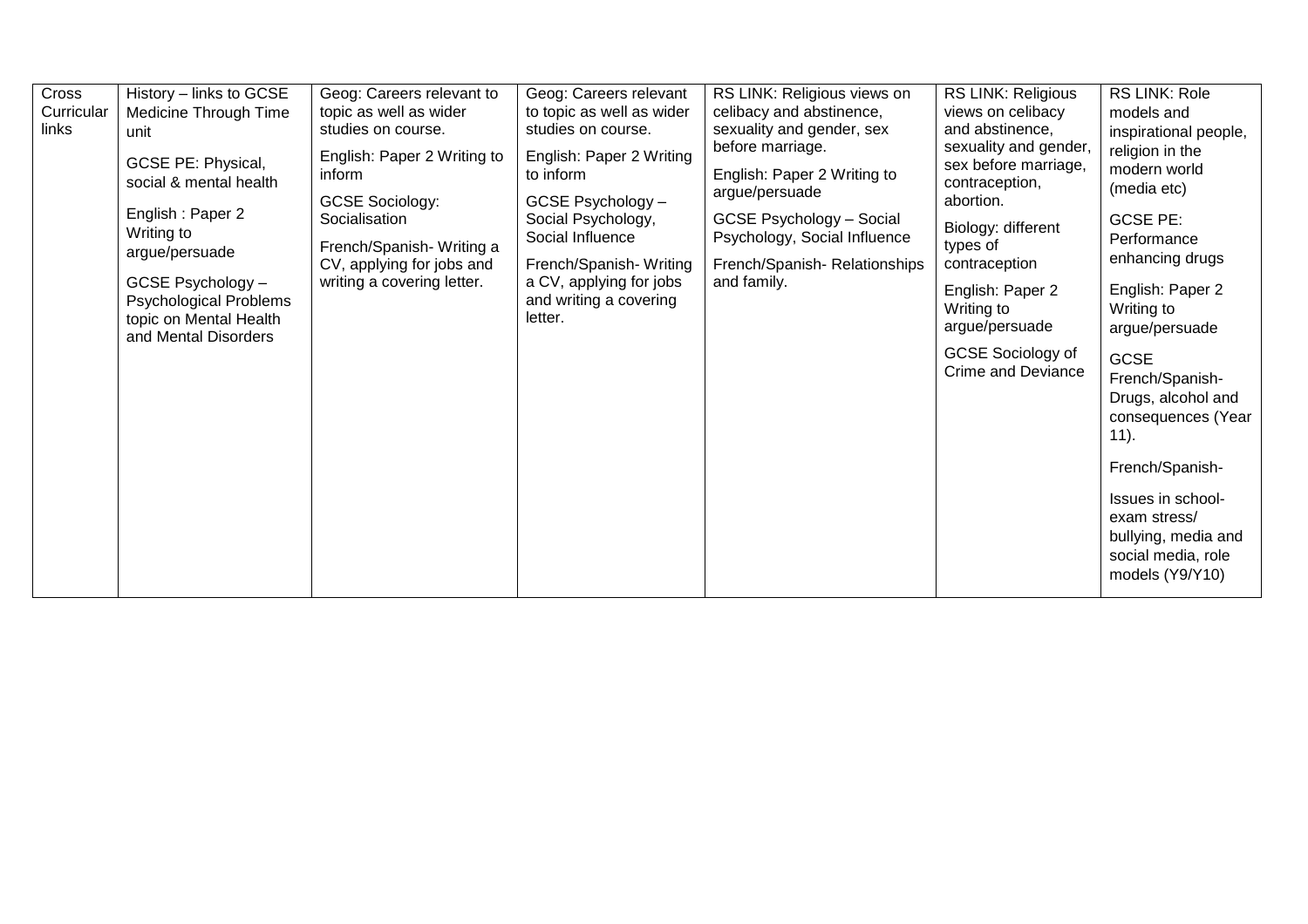| Year 11                      | <b>Health &amp; wellbeing:</b>                                                                                                                                                                                                    | Living in the wider world:<br><b>Careers</b>                                                                             | <b>Living in the wider</b><br>world:                                                         | <b>Health and wellbeing:</b>                                                                           | <b>Exams</b> | <b>Exams</b> |
|------------------------------|-----------------------------------------------------------------------------------------------------------------------------------------------------------------------------------------------------------------------------------|--------------------------------------------------------------------------------------------------------------------------|----------------------------------------------------------------------------------------------|--------------------------------------------------------------------------------------------------------|--------------|--------------|
|                              | <b>Post Covid-rebuilding</b><br>relations<br>Mental health stigma                                                                                                                                                                 | <b>Career including</b><br>unifrog/careers &<br>apprenticeship fairs                                                     | <b>Careers</b><br><b>Career pilot including</b><br>unifrog/careers &<br>apprenticeship fairs | <b>Exam Stress-coping</b><br>strategies, support                                                       |              |              |
|                              | strategies to promote<br>mental health and<br>emotional wellbeing<br>Recognising the signs of<br>emotional or mental ill-<br>health<br>how to access support<br>and treatment<br>Stress (exam)<br>management/coping<br>mechanisms | Post 16 options                                                                                                          | Post 16 options                                                                              | <b>Relationships/SRE:</b><br>Sex-law, consent,<br>contraception, STI's<br><b>Safety online-sexting</b> |              |              |
|                              |                                                                                                                                                                                                                                   |                                                                                                                          |                                                                                              |                                                                                                        |              |              |
| Cross<br>Curricular<br>links | RS= legal rights and<br>responsibilities regarding<br>equality                                                                                                                                                                    | RS = gender equality,<br>attitudes towards same sex<br>relationships                                                     | RS= Respect &<br>tolerance of faiths and<br>beliefs                                          | RS=Forced marriage from the<br>point of view of Christian<br>attitudes toward this.                    |              |              |
|                              | Geog: Natural Hazards -<br>impact of development                                                                                                                                                                                  | Business studies: personal<br>finance/budgeting/managin                                                                  | French/Spanish-World<br>of work, importance of                                               | RS= Abortion and the law                                                                               |              |              |
|                              | and access to services.                                                                                                                                                                                                           | g money would be really<br>useful to include, e.g.                                                                       | languages on helping to<br>find a job. Studying and                                          | <b>GCSE Psychology - Mental</b><br>Health                                                              |              |              |
|                              | History - links to GCSE<br>Medicine Through Time<br>unit                                                                                                                                                                          | interest rates, borrowing,<br>mortgages etc.                                                                             | working abroad.<br>Writing a CV, applying                                                    | French/ Spanish: -<br>Relationships: Marriage, single<br>sex families, same sex                        |              |              |
|                              | GCSE Psychology -<br><b>Psychological Problems</b><br>topic on Mental Health                                                                                                                                                      | French/Spanish-World of<br>work, importance of<br>languages on helping to<br>find a job. Studying and<br>working abroad. | for jobs and writing a<br>covering letter.                                                   | -Issues in school-exam<br>stress/bullying.<br>-Media and social media.                                 |              |              |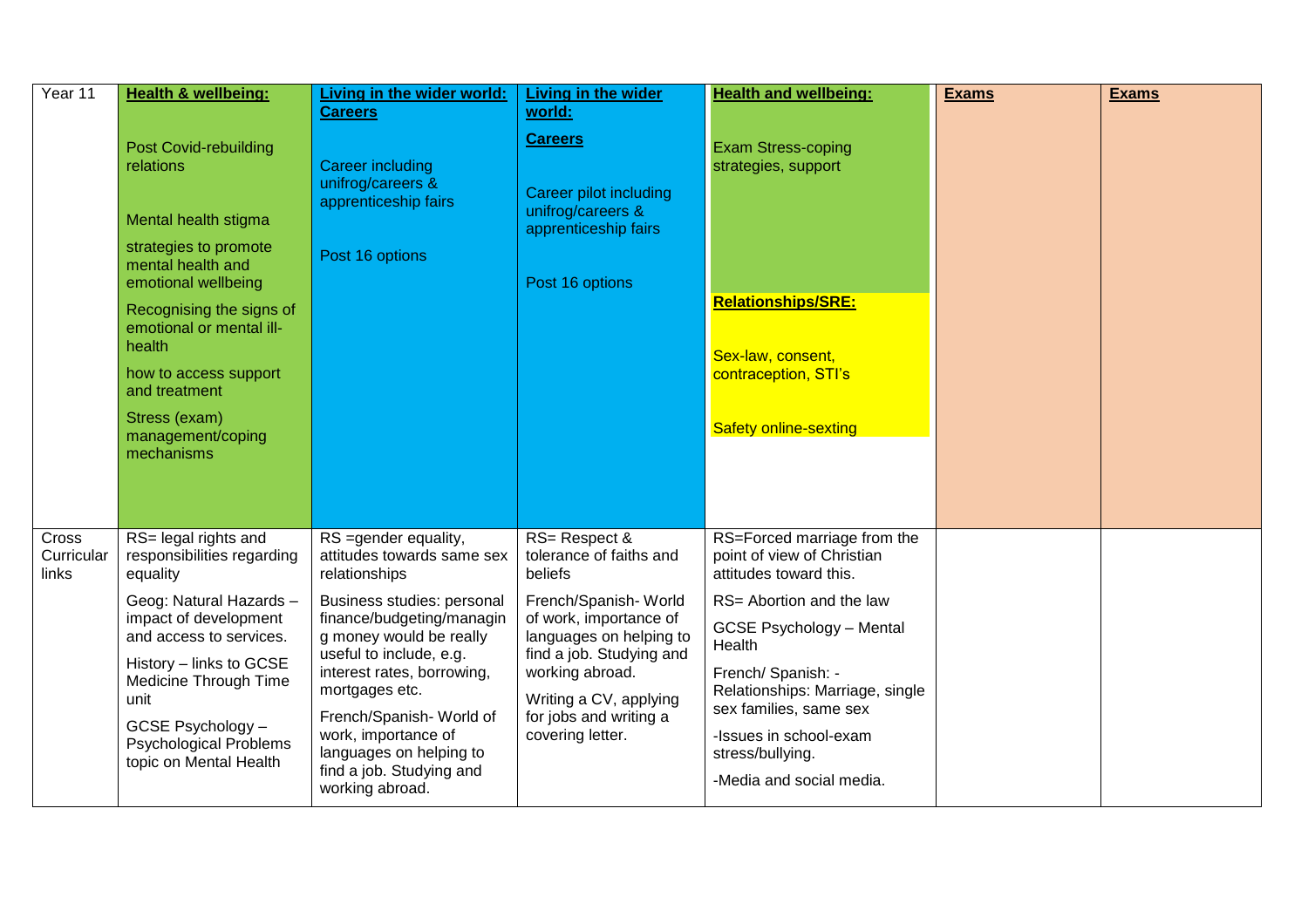| Writing a CV, applying for              |  |  |
|-----------------------------------------|--|--|
| l jobs and writing a covering<br>ັ<br>ັ |  |  |
| letter.                                 |  |  |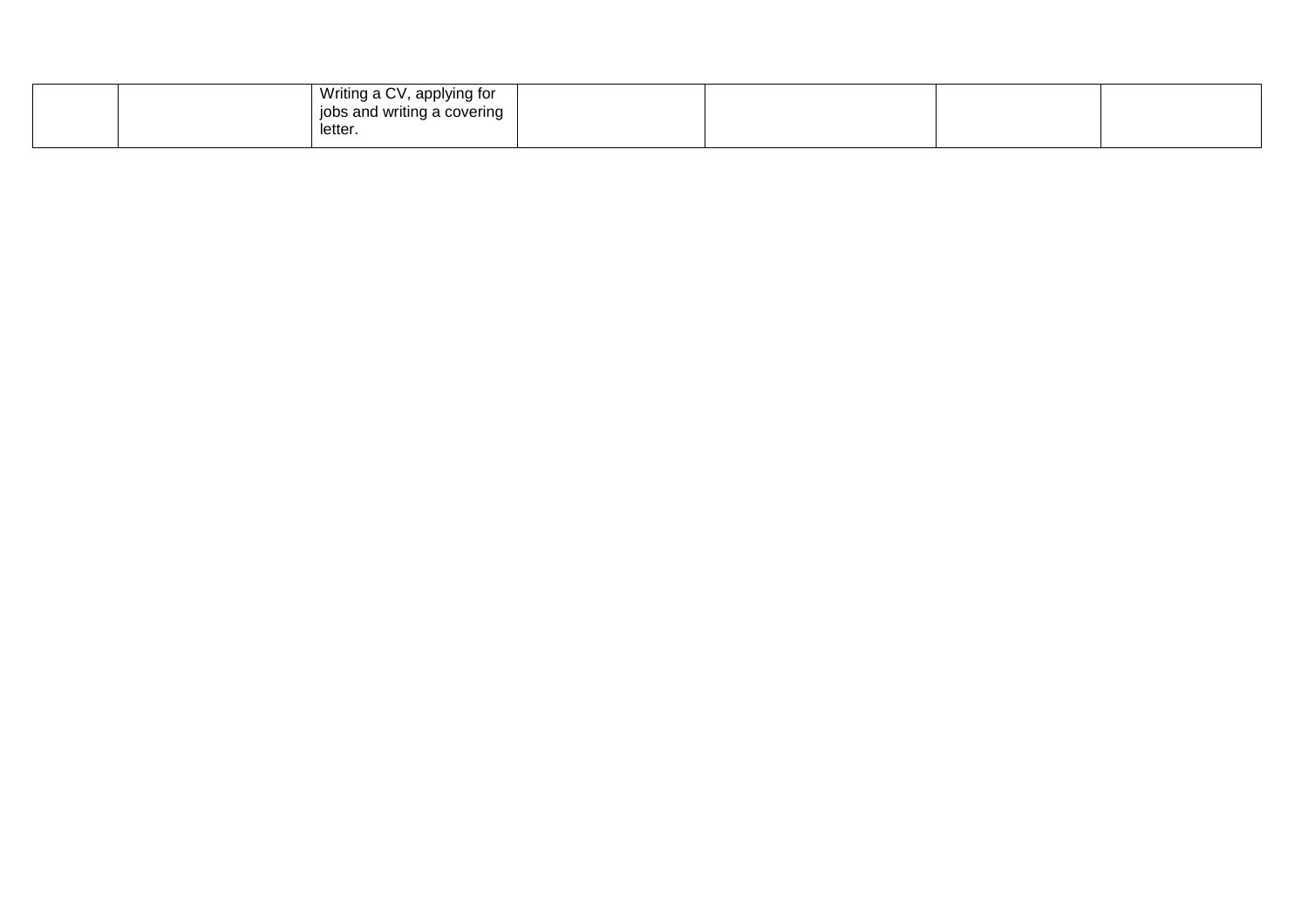| <b>TOPIC</b>                                             | <b>STUDENTS SHOULD KNOW</b>                                                                                                                                                                                                                                                                                                                                                                                                                                                                                                                                                                                                                                                                                                                                                                                                                                                                                                                                                                                                                                                                                                                                                                                                                                                                                                                                                                                                                                                                                                                                       |
|----------------------------------------------------------|-------------------------------------------------------------------------------------------------------------------------------------------------------------------------------------------------------------------------------------------------------------------------------------------------------------------------------------------------------------------------------------------------------------------------------------------------------------------------------------------------------------------------------------------------------------------------------------------------------------------------------------------------------------------------------------------------------------------------------------------------------------------------------------------------------------------------------------------------------------------------------------------------------------------------------------------------------------------------------------------------------------------------------------------------------------------------------------------------------------------------------------------------------------------------------------------------------------------------------------------------------------------------------------------------------------------------------------------------------------------------------------------------------------------------------------------------------------------------------------------------------------------------------------------------------------------|
| <b>Families</b>                                          | That there are different types of committed, stable relationships<br>$\bullet$<br>How these relationships might contribute to human happiness and their<br>importance for bringing up children<br>• What marriage is, including their legal status e.g. that marriage carries legal<br>rights and protections not available to couples who are cohabiting or who<br>have married, for example, in an unregistered religious ceremony<br>Why marriage is an important relationship choice for many couples and why<br>it must be freely entered into<br>The characteristics and legal status of other types of long-term relationships<br>The roles and responsibilities of parents with respect to raising of children,<br>$\bullet$<br>including the characteristics of successful parenting<br>How to: determine whether other children, adults or sources of information<br>are trustworthy: judge when a family, friend, intimate or other relationship is<br>unsafe (and to recognise this in others' relationships); and, how to seek help<br>or advice, including reporting concerns about others, if needed                                                                                                                                                                                                                                                                                                                                                                                                                                               |
| Respectful<br>relationships,<br>including<br>friendships | • The characteristics of positive and healthy friendships (in all contexts,<br>including online) including: trust, respect, honesty, kindness, generosity,<br>boundaries, privacy, consent and the management of conflict, reconciliation<br>and ending relationships. This includes different (non-sexual) types of<br>relationship<br>Practical steps they can take in a range of different contexts to improve or<br>support respectful relationships<br>• How stereotypes, in particular stereotypes based on sex, gender, race,<br>religion, sexual orientation or disability, can cause damage (e.g. how they<br>might normalise non-consensual behaviour or encourage prejudice)<br>That in school and in wider society they can expect to be treated with respect<br>by others, and that in turn they should show due respect to others, including<br>people in positions of authority and due tolerance of other people's beliefs.<br>• About different types of bullying (including cyberbullying), the impact of<br>bullying, responsibilities of bystanders to report bullying and how and where<br>to get help<br>That some types of behaviour within relationships are criminal, including<br>violent behaviour and coercive control<br>What constitutes sexual harassment and sexual violence and why these are<br>always unacceptable<br>The legal rights and responsibilities regarding equality (particularly with<br>reference to the protected characteristics as defined in the Equality Act 2010)<br>and that everyone is unique and equal. |
| Online<br>and<br>media                                   | Their rights, responsibilities and opportunities online, including that the same<br>expectations of behaviour apply in all contexts, including online<br>• About online risks, including that any material someone provides to another<br>has the potential to be shared online and the difficulty of removing potentially<br>compromising material placed online                                                                                                                                                                                                                                                                                                                                                                                                                                                                                                                                                                                                                                                                                                                                                                                                                                                                                                                                                                                                                                                                                                                                                                                                 |

## <span id="page-14-0"></span>**Appendix 2: By the end of secondary school students should know**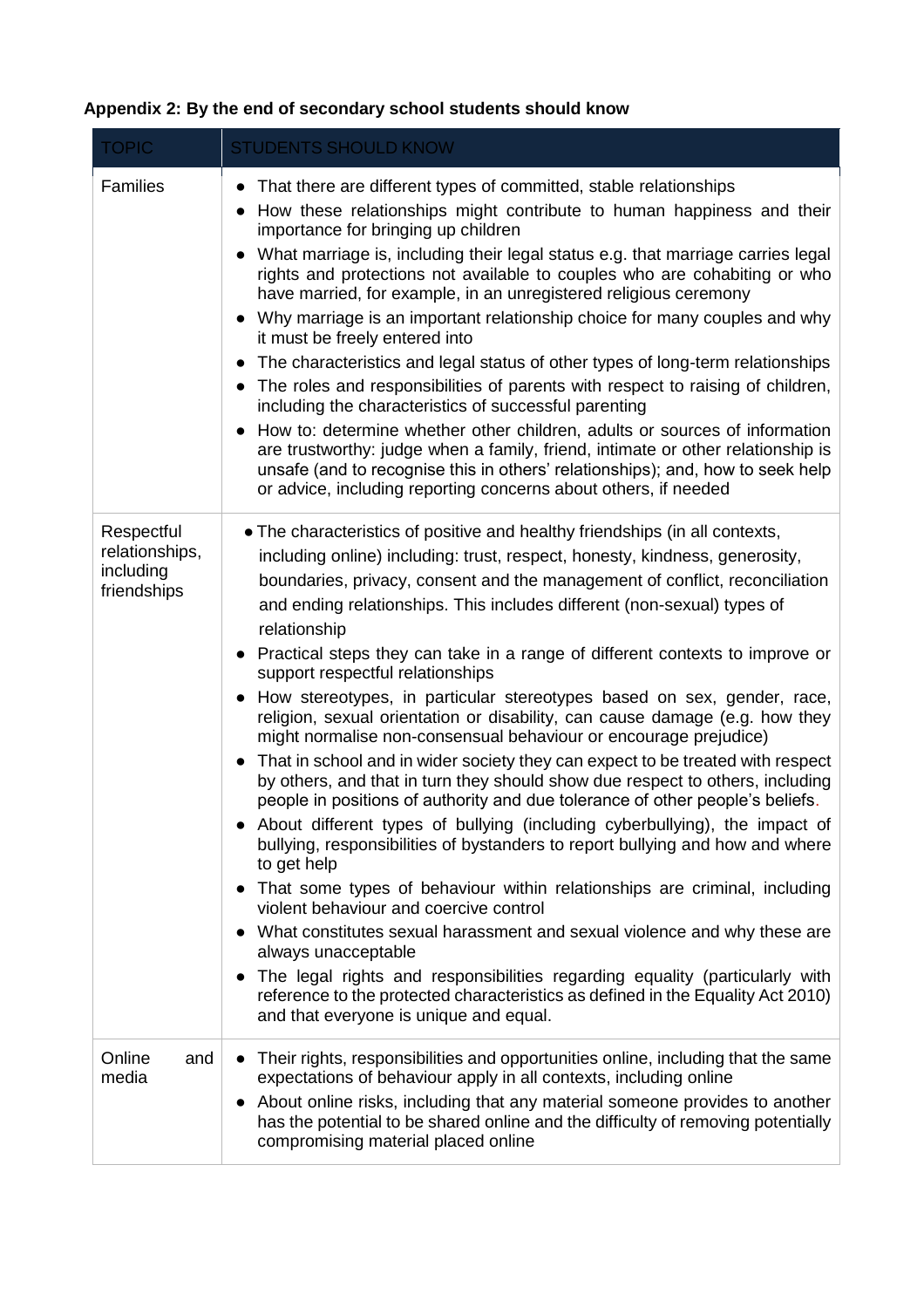|                                                                           | • Not to provide material to others that they would not want shared further and<br>not to share personal material which is sent to them<br>• What to do and where to get support to report material or manage issues<br>online<br>• The impact of viewing harmful content<br>• That specifically sexually explicit material e.g. pornography presents a<br>distorted picture of sexual behaviours, can damage the way people see<br>themselves in relation to others and negatively affect how they behave<br>towards sexual partners<br>• That sharing and viewing indecent images of children (including those<br>created by children) is a criminal offence which carries severe penalties<br>including jail<br>• How information and data is generated, collected, shared and used online                                                                                                                                                                                                                                                                                                                                                                                                                                                                                                                                                                                                                                                                                                                                                                                                                                                                                                                                                                                                                                                                                                                                          |
|---------------------------------------------------------------------------|----------------------------------------------------------------------------------------------------------------------------------------------------------------------------------------------------------------------------------------------------------------------------------------------------------------------------------------------------------------------------------------------------------------------------------------------------------------------------------------------------------------------------------------------------------------------------------------------------------------------------------------------------------------------------------------------------------------------------------------------------------------------------------------------------------------------------------------------------------------------------------------------------------------------------------------------------------------------------------------------------------------------------------------------------------------------------------------------------------------------------------------------------------------------------------------------------------------------------------------------------------------------------------------------------------------------------------------------------------------------------------------------------------------------------------------------------------------------------------------------------------------------------------------------------------------------------------------------------------------------------------------------------------------------------------------------------------------------------------------------------------------------------------------------------------------------------------------------------------------------------------------------------------------------------------------|
| Being safe                                                                | • The concepts of, and laws relating to, sexual consent, sexual exploitation,<br>abuse, grooming, coercion, harassment, rape, domestic abuse, forced<br>marriage, honour-based violence and FGM, and how these can affect current<br>and future relationships.<br>How people can actively communicate and recognise consent from others,<br>including sexual consent, and how and when consent can be withdrawn (in<br>all contexts, including online)                                                                                                                                                                                                                                                                                                                                                                                                                                                                                                                                                                                                                                                                                                                                                                                                                                                                                                                                                                                                                                                                                                                                                                                                                                                                                                                                                                                                                                                                                 |
| Intimate<br>and<br>sexual<br>relationships,<br>including<br>sexual health | • How to recognise the characteristics and positive aspects of healthy one-to-<br>one intimate relationships, which include mutual respect, consent, loyalty,<br>trust, shared interests and outlook, sex and friendship<br>• That all aspects of health can be affected by choices they make in sex and<br>relationships, positively or negatively, e.g. physical, emotional, mental,<br>sexual and reproductive health and wellbeing<br>• The facts about reproductive health, including fertility and the potential<br>impact of lifestyle on fertility for men and women.<br>• That there are a range of strategies for identifying and managing sexual<br>pressure, including understanding peer pressure, resisting pressure and not<br>pressuring others<br>• That they have a choice to delay sex or to enjoy intimacy without sex<br>• The facts about the full range of contraceptive choices, efficacy and options<br>available RS covers in Year 11 this in a limited way in terms of discussion<br>Christian attitudes towards natural / artificial contraception<br>• The facts around pregnancy including miscarriage.<br>• That there are choices in relation to pregnancy (with medically and legally<br>accurate, impartial information on all options, including keeping the baby,<br>adoption, abortion and where to get further help) How the different sexually<br>transmitted infections (STIs), including HIV/AIDs, are transmitted, how risk<br>can be reduced through safer sex (including through condom use) and the<br>importance of and facts about testing<br>• About the prevalence of some STIs, the impact they can have on those who<br>contract them and key facts about treatment<br>• How the use of alcohol and drugs can lead to risky sexual behaviour<br>• How to get further advice, including how and where to access confidential<br>sexual and reproductive health advice and treatment. |